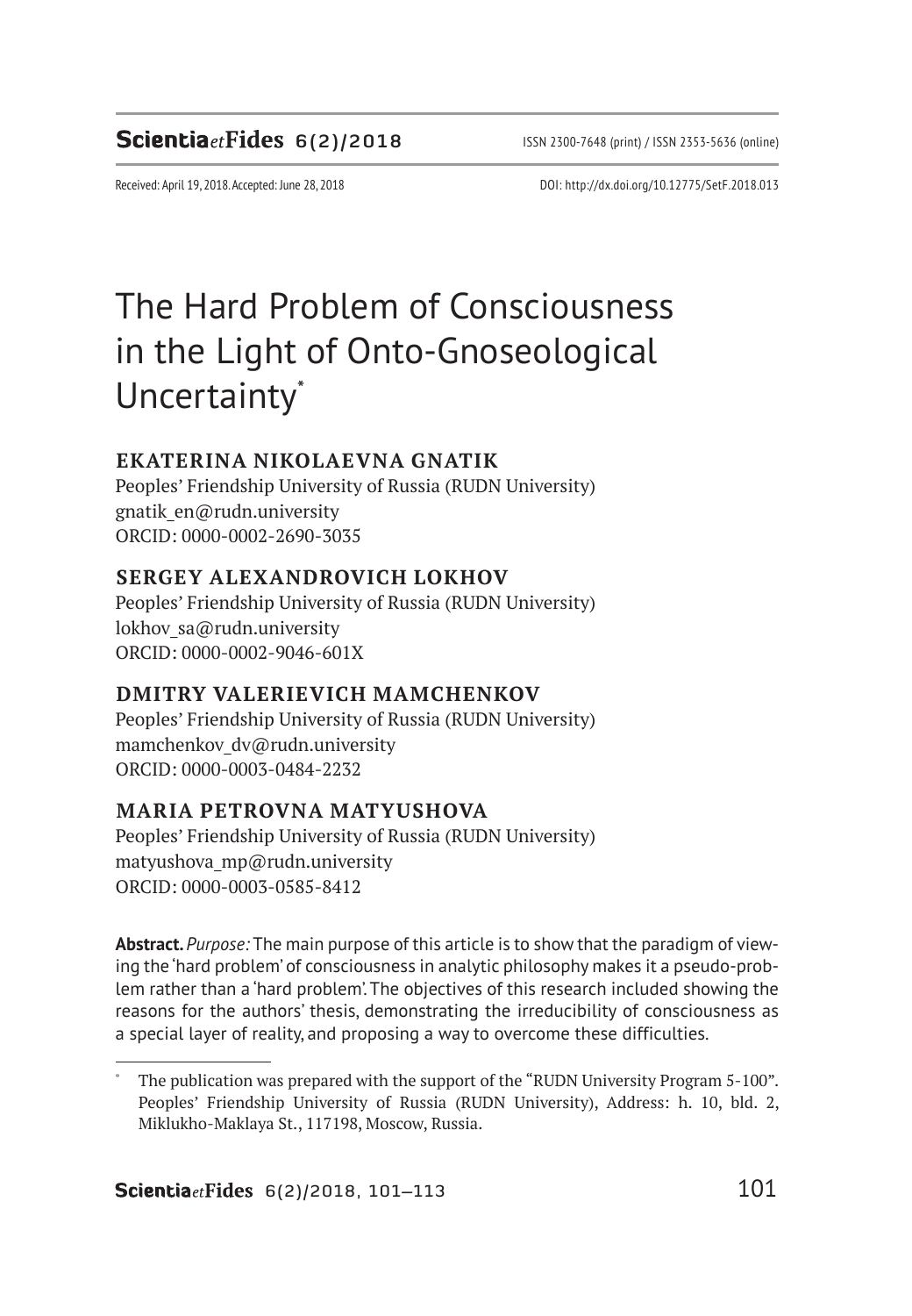*Design/methodology/approach:* In this article, the 'hard problem' of consciousness is viewed from the standpoints of the transcendental-phenomenological and dialectical approaches and is analyzed through the prism of the principle of onto-gnoseological uncertainty.

*Findings:* It is shown that the way of formulating the 'hard problem' in the analytical philosophical tradition inevitably makes it a pseudo-problem. At the same time, with the consistent realization of the principle of onto-gnoseological uncertainty, the antinomy of solutions to the problems of consciousness is eliminated, which opens up a way to a productive solution of problems related to the interpretation of consciousness both in natural sciences and in philosophy.

*Originality/value*: This research reveals the methodological potential of applying the principle of onto-gnoseological uncertainty to the problems that arise in modern philosophy in connection with the achievements of natural sciences.

**Keywords:** hard problem of consciousness; consciousness and brain; subjective reality; qualia; onto-gnoseological uncertainty.

## **Introduction**

Based on modern research in the field of the philosophy of consciousness and, at the same time, applying the transcendental-phenomenological and dialectical approaches to this problem, the authors of this research view the hard problem of consciousness in a completely new light. The methodology of analytical philosophy, which goes back to the works of L. Wittgenstein (1994) and B. Russel (1999), is based on the principle of logical analysis in the solution of philosophical problems. Nevertheless, logical analysis works well when reviewing 'easy' problems, i.e. problems that do not go beyond a single level of language, and their formulations do not require switching to a meta-language. When an analytic approach is applied to problems that cannot be expressed only in the object language, this leads to the emergence of semantic paradoxes, and to the emergence of 'hard' problems in the philosophical context. Unfortunately, analytic philosophy has never paid attention to the fact that it is the attempt to formulate the problem of consciousness by analytical methods that leads to paradoxes (as will be shown below), thereby making the problem of consciousness receives a 'hard' problem (Chalmers 1995; Horst 2014; Carruthers, Schier 2017a).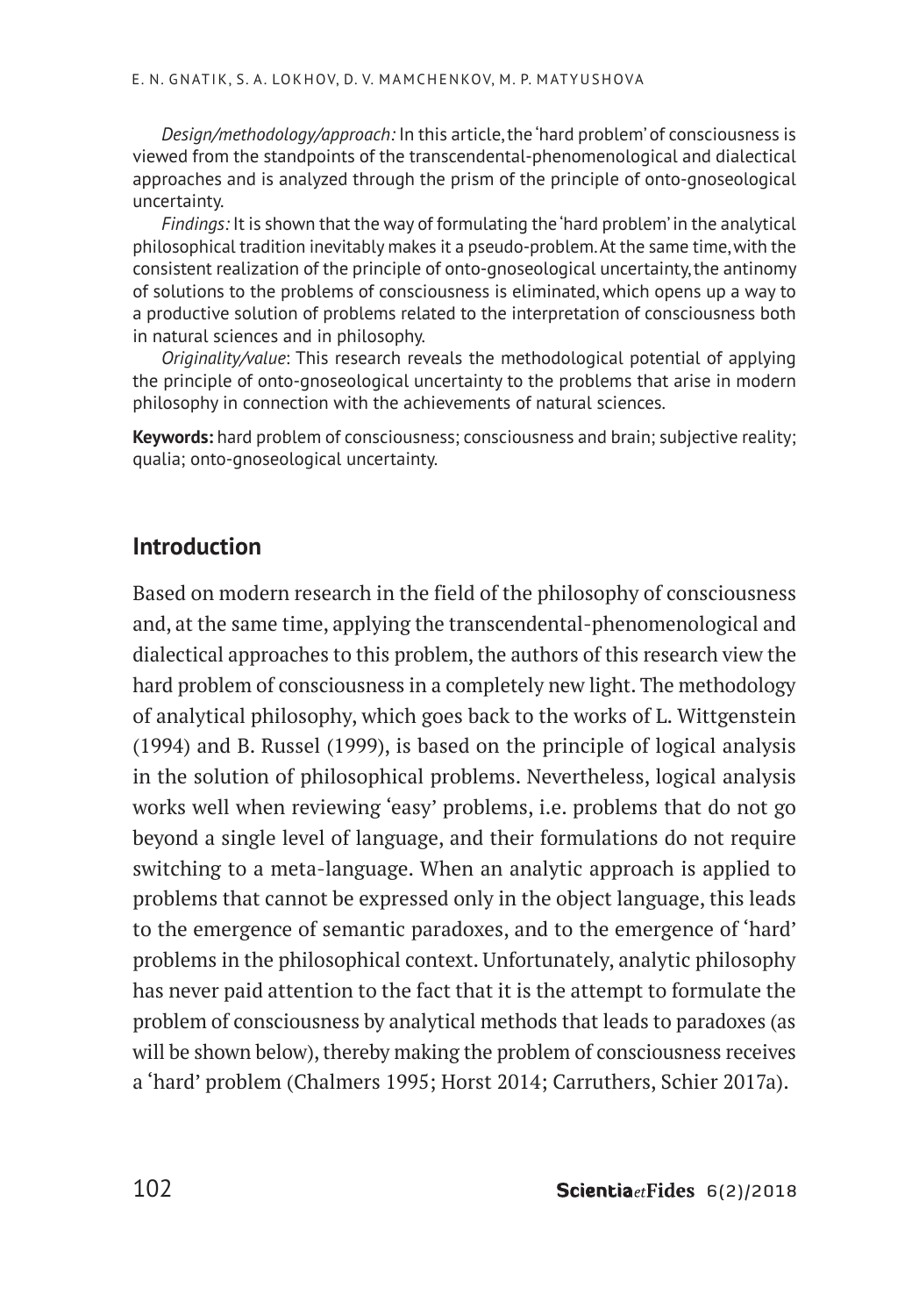The objective of this article is, first of all, to show that the very method of asking and resolving questions about consciousness in analytic philosophy inevitably turns it into a pseudo-problem (i.e. the problem that has a wrong wording, whose statements results in paradoxes). The authors of this research present four reasons and four ways of argumentation for revealing its pseudo nature. Secondly, they demonstrate that with the correct formulation of questions about consciousness (in which consciousness is viewed not as a completely unique phenomenon but as a form of the evolution of matter), it is possible to apply a constructive approach to the solution of the problems of consciousness. As such, the authors propose the principle of the onto-gnoseological uncertainty (Mamchenkov 2017).

#### **1. Literature Review**

Since the end of the  $20<sup>th</sup>$  century and to this day, the hard problem of consciousness has been one of the main themes of analytic philosophy. A great number of journals, collections, and monographs are published in the framework of the paradigm of the 'hard problem' (Menon 2014; Tsou 2014; McBride 2014; Smythies 2017; Smith, Whitaker 2014). However, when formulating the 'hard problem of consciousness', the reality of consciousness is ontologized, and the word 'reality' is added to the subject to somehow juxtapose it with the objective reality. It is impossible to speak of either knowledge or consciousness in the ontological sense and to attribute to them existence as the objective reality. It can be stated that it is the subject that endows objects with a reality – the question of reality and, on the contrary, unreality of a certain object is meaningful only from the perspective of the subject of cognition. The world itself is complete, and only a subject can add non-existence into it (Sartre 2002). Therefore, a subject does not imply a special reality but something that makes it possible to see reality. "For us, there is no way to display subjectivity as part of our worldview, because the subjectivity we are interested is, so to say, is a display itself. Meanwhile, the solution will not imply an attempt to develop a special type of display – something like hyper-introspection – but rather in completely quitting the

ScientiaetFides  $6(2)/2018$  103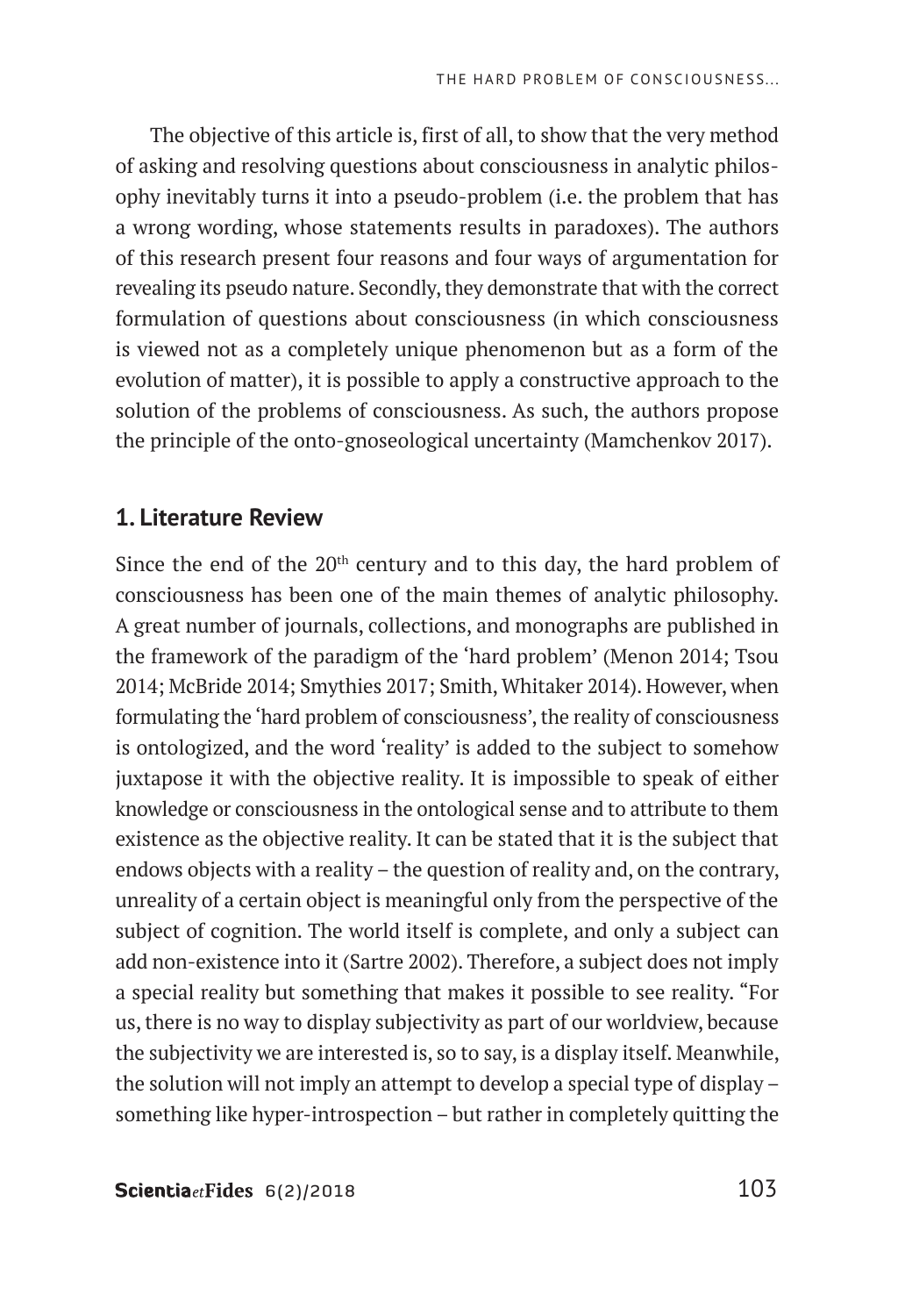attempts to display and simply admitting facts. Facts, in their turn, imply that biological processes generate conscious mental phenomena that are irreducibly subjective" (Searle 2002, 105).

The ephemeral nature of the 'subjective reality' also confirms the impossibility to prove the presence of consciousness in another person – the so-called 'zombie argument' widely discussed in analytic philosophy (Chalmers 1997). Despite the achievements of neurophysiology, which makes it possible to record even the physiological correlates of the self-identification process, any argumentation of the presence of consciousness in another subject inevitably rests on the self-report of this subject. 'The zombie argument' proves only one thing: the elimination of the 'subjective reality' does not change the ontological picture of the world. However, it is equally unreasonable to deny consciousness as a gnoseological phenomenon.

At the same time, it is important to refer to a number of works that note a tendency to debunk the paradigmatic significance of a hard problem, and try to view the 'difficulty' of the latter from aside (Carruthers G., Schier E. 2017, Why are We Still Being Hornswoggled? Dissolving the Hard Problem of Consciousness; McClelland T. 2017, The Problem of Consciousness: Easy, Hard or Tricky?; Bielas J. 2017, The View from Within the Brain: Does Neurofeedback Close the Gap?). This research continues this line and relies on the domestic approach and original methodological developments.

## **2. Methods**

As shown by the development of philosophy in the  $20<sup>th</sup>-21<sup>st</sup>$  centuries, which preserved the status of the 'hard' (i.e. intrinsically unsolvable) problem of consciousness for a long time, the existing methods and approaches are not enough, especially in the light of the emergence of new philosophical concepts and achievements of natural sciences related to the study of the human brain and consciousness. Therefore, the authors of this research rely on an essentially new approach formulated as the principle of onto-gnoseological uncertainty (Mamchenkov 2014).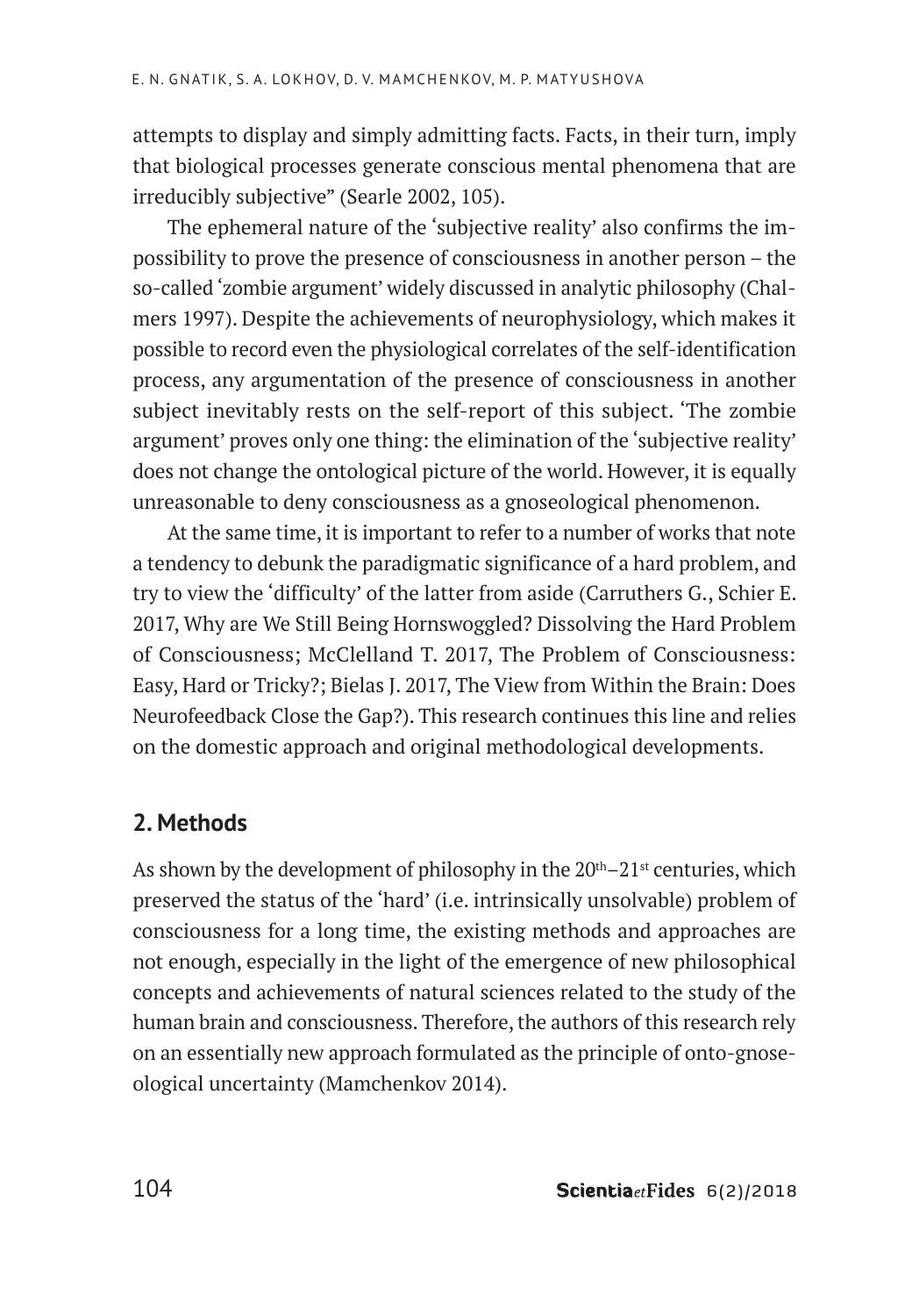The principle of onto-gnoseological uncertainty is a philosophical method that lies in the impossibility to separate the problem of an object's essence from the problem of its cognizance, with a recognition of the different natures of these problems and, accordingly, the different natures of the answers to them. In the conceptualization of an object of cognition, two questions are inevitably linked together, in particular, the question about the essence of a given object (the ontological question) and the question of the givenness of an object to the cognizing consciousness (the gnoseological question). This is the inseparability point of ontological and gnoseological inquiries. At the same time, it is impossible to substitute one question with the other since it is impossible to reduce one to the other. Despite the simplicity and obviousness of these statements, there are a lot of examples of this kind of substitutions and reductions in the history of philosophy. It is these moments that cause 'hard' problems.

Does the consistent implementation of the principle of onto-gnoseological uncertainty imply the need to split reality? There is no need to split reality since, firstly, the objective reality and the 'world of consciousness' are displayed as answers to different questions (ontological or gnoseological). Secondly, revealing the irreducibility of the reality of consciousness to the reality of the brain is not something unique to science. The same is true when speaking about the irreducibility of a chemical reality to a physical reality or a social reality to a biological reality. In every layer of reality studied by science, there are laws and principles that are not reducible to 'lower' layers. Moreover, there is a possibility for feedback, i.e. 'higher' layers can influence the functioning of lower layers, for example, the way a person's social activity affects the formation and development of his or her brain (Swaab 2014).

# **3. Why the 'Hard Problem of Consciousness' is a pseudo problem?**

The basic result of this research – the most accessible and precise one – is related to the demonstration of the fact that the 'hard problem of consciousness', as it appears in modern analytic philosophy, is rather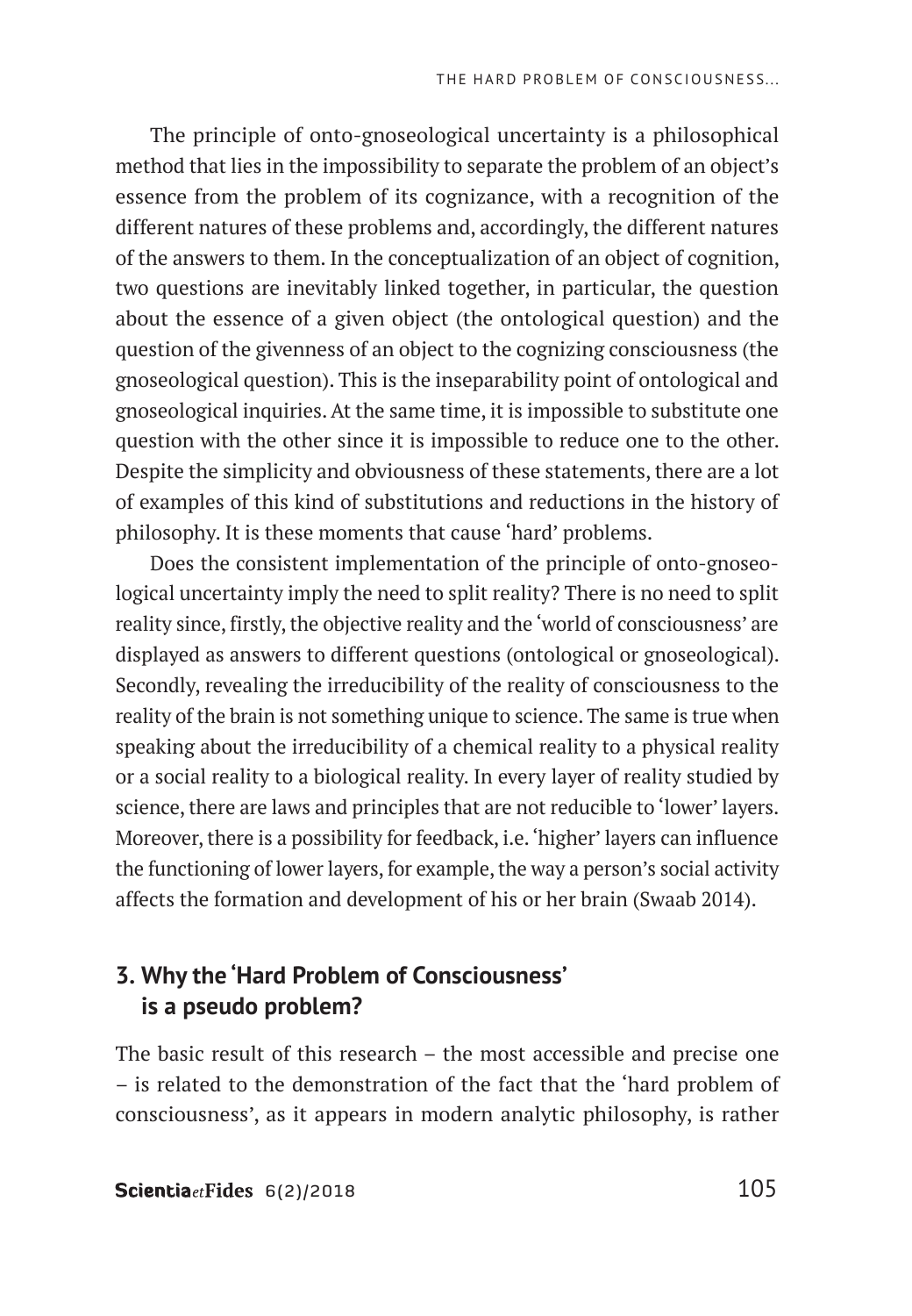a pseudo-problem than a 'hard' problem. To prove this postulate, the authors of this research present four lines of argumentation with each line supplementing the previous one.

1. Uncertainty of concepts. There is no clear-cut definition of consciousness either in philosophy or in scientific discourse. In similar cases, the pseudo-principle of 'family resemblance' (which makes it easy to establish a connection even between a fly and an elephant) is often recalled, which, nevertheless, makes things more obscure. Three related terms are used: psyche, consciousness, and thinking. The meanings of the latter are different but these differences are often not conceptualized. This determines the first 'difficulty' of consciousness, in particular, it may seem that one aspect or interpretation of consciousness has been explained, but then the explanation slips away and dissolves in other aspects. For example, when investigating the connection between 'qualia' and the brain, it is necessary to recall the objective content of consciousness. Trying to examine the intersubjective content of consciousness, it is necessary to speak about the consciousness of a subject endowed with will.

It is generally accepted that the 'consciousness-brain' problem becomes a historical continuation of the research on the relationship between spirit and matter in the modern era. However, the transition of both sides of this relationship is quite obscure. 'Consciousness' and 'spirit' refer to different aspects of the subject matter the authors of this research are interested in. Dubrovsky (2012, 244–245) shows that the other side of the relationship, i.e. the 'physical reality' remains unclarified and blurry in analytic philosophy, which leads to difficulties in such theories. At the same time, the understanding of the multi-dimensionality of reality, which has been studied by various specific sciences, and a clear separation of these dimensions could substantially clarify this problem.

2. Reduction. In analytic philosophy, the problem of consciousness is often reduced to the problem of 'qualia', i.e. the subjective representation of mental processes. However, 'rediscovering' (Searle 2002) or 'explaining' (Dennett 1991) consciousness rather than grasping the indicated connection, one expects to understand the correlation between the objective content of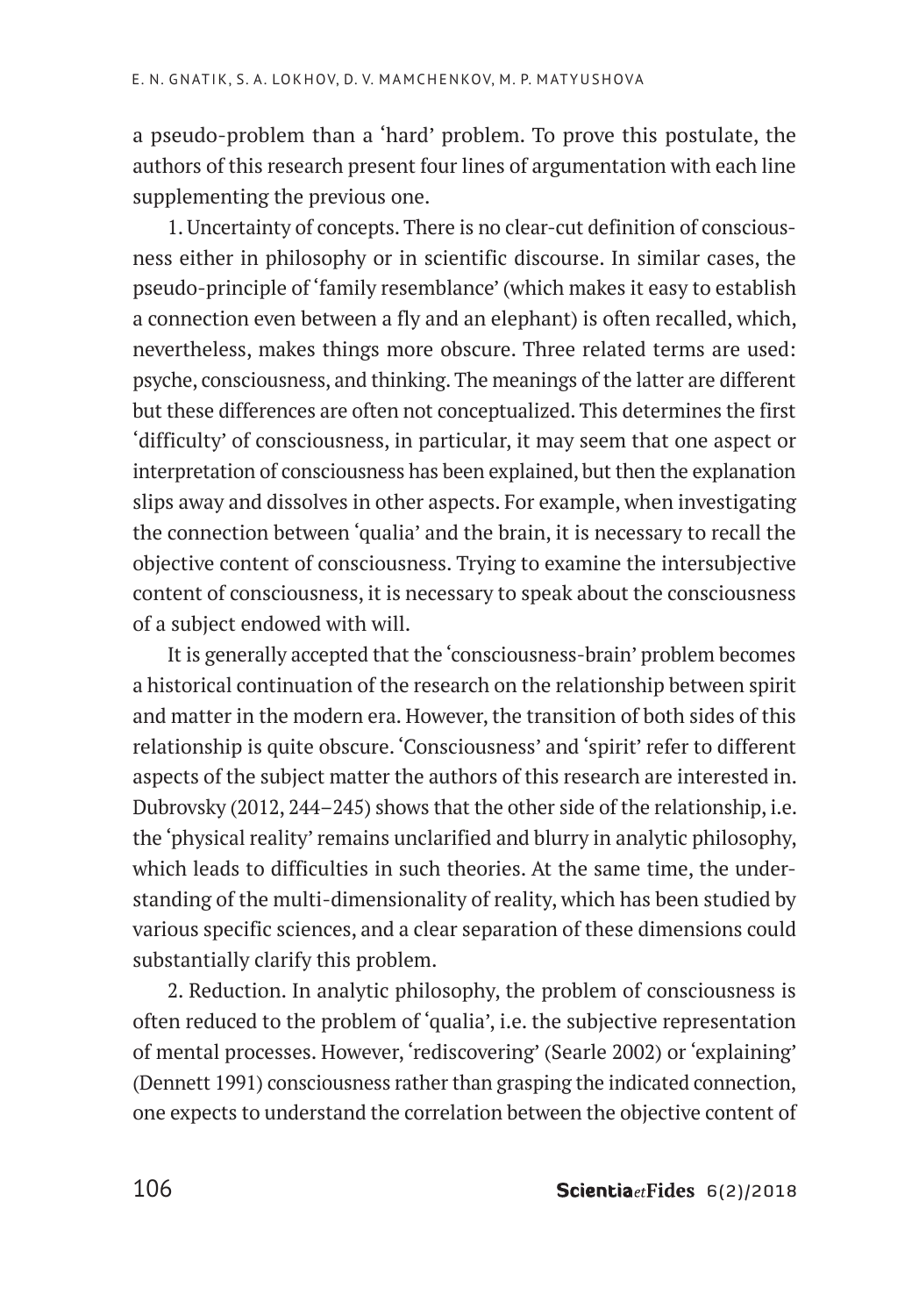consciousness and individual consciousness, invariant laws and meanings inherent in consciousness and specific manifestations of matter.

Suppose that we have found a final answer to the 'hard problem'. Does this mean that it would be possible to understand "Ulysses" after examining Joyce's brain? Or, would it be possible to better understand the principles of quantum mechanics after examining Bohr's brain? The comic nature of these 'achievements' shows the impossibility to completely solve the problem under study within the framework of this paradigm, i.e. the incorrect formulation of the problem. On the other hand, the assumption of giving a solution to the hard problem presupposes that a thorough examination of a person's brain would lead to a perusal of the whole content of a person's consciousness. But this is not yet 'comprehension' of consciousness but simply a fixation of the interrelation between consciousness and the brain, which is obvious even without hard theoretical postulates and is illustrated by a simple blow on the head. Similarly, by deciphering a genome and establishing its interrelation with the characteristics that are encoded to it, one cannot understand and predict the behavior of not only a human being but also of a simpler being (although even with DNA, one should not forget about the complex, non-linear, and even reciprocal connection between the genotype and phenotype (Mednikov 1982)).

3. Elimination of other paradigms. In the analytical tradition, the hard problem of consciousness is viewed as something new and previously unexplored. However, it is necessary to point out that the problem of interaction between various forms of being and levels of matter organization has long been productively discussed in various philosophical areas. Even in particular scientific research, very often there is a need to encounter a supply of questions related to the interaction between various forms of the material world: from the irreducibility of chemism to physical laws (be it classical electro-dynamics or quantum mechanics (Hendry 2006)) to the development of methods for the technical analysis of the dynamics of the cost of various assets on the stock exchanges that make the basis for the earnings of speculators. Why, for example, in the study of biological reality, isn't the irreducibility of biological laws to chemical laws regarded as 'hard'

Scientia $et$ Fides  $6(2)/2018$  107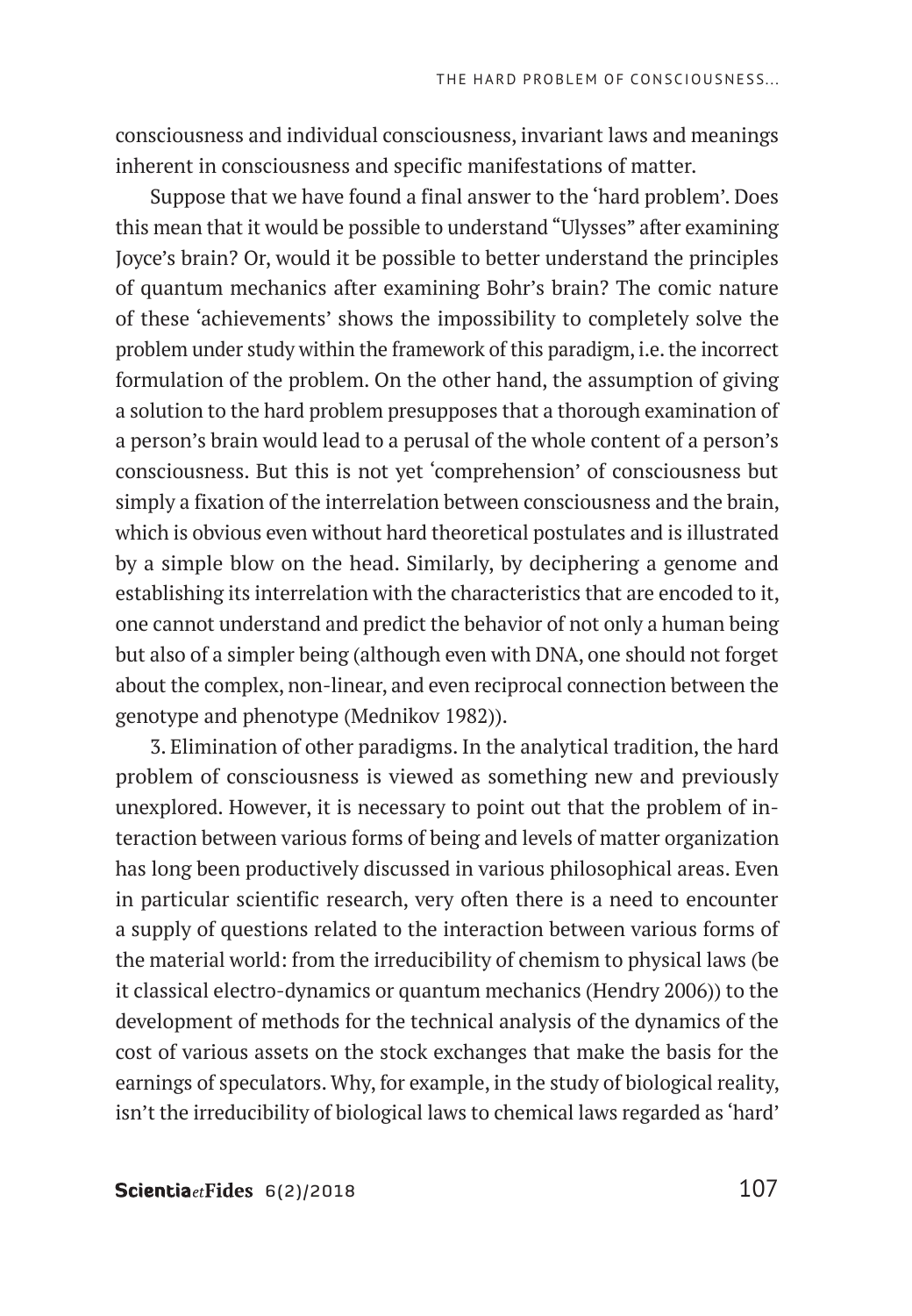and why doesn't this cause a sense of mysteriousness? This irreducibility is quite obvious to a researcher just like the fact that without violating the basic laws of chemistry, biological objects produce novelty in chemistry itself and generate organic substances and 'human' chemistry (Lamza 2014), and the laws by which they function. In the  $18-19<sup>th</sup>$  centuries, during the period when the classical scientific paradigm was formed in biology, problems of the essence of life and the mysterious 'vital principle', the false acuity of which is very similar to the hard problem of consciousness, were actively discussed in the philosophy of biology. And only against the background of the successes of positive biology, these problems were forgotten and eliminated from philosophical discourse. Nevertheless, these problems remained unsolved in their antinomical formulation. Any attempt to combine philosophical and specific scientific problems and approaches to their solution is initially doomed to failure. Therefore, most likely, in 50 years, today's discourse of analytic philosophers on the nature of consciousness will seem as naive as the 19<sup>th</sup>-century philosophy of life to modern people.

The first consequence of this 'historical blindness' is related to the inattention to the fact that the brain is an object while consciousness is a process. Therefore, it is extremely hard to speak about objects in the language of a process. If, on the contrary, try to establish a correlation of the processes of consciousness not only with the brain but with the entire complex of processes occurring to man (first of all, the ones included in social practice (Metlov 2003)), a hard problem will perhaps lose a significant part of its mysteriousness.

# **4. Misunderstanding of the principle of onto-gnoseological uncertainty**

In the explanation of consciousness, objectification is at the heart of the emergence of 'hard problems', i.e. researchers unreasonably objectify consciousness and consider the process as an object. Hereafter, there arises a question of considering consciousness through its material basis, i.e. the reduction of one object to another. If the question initially consisted in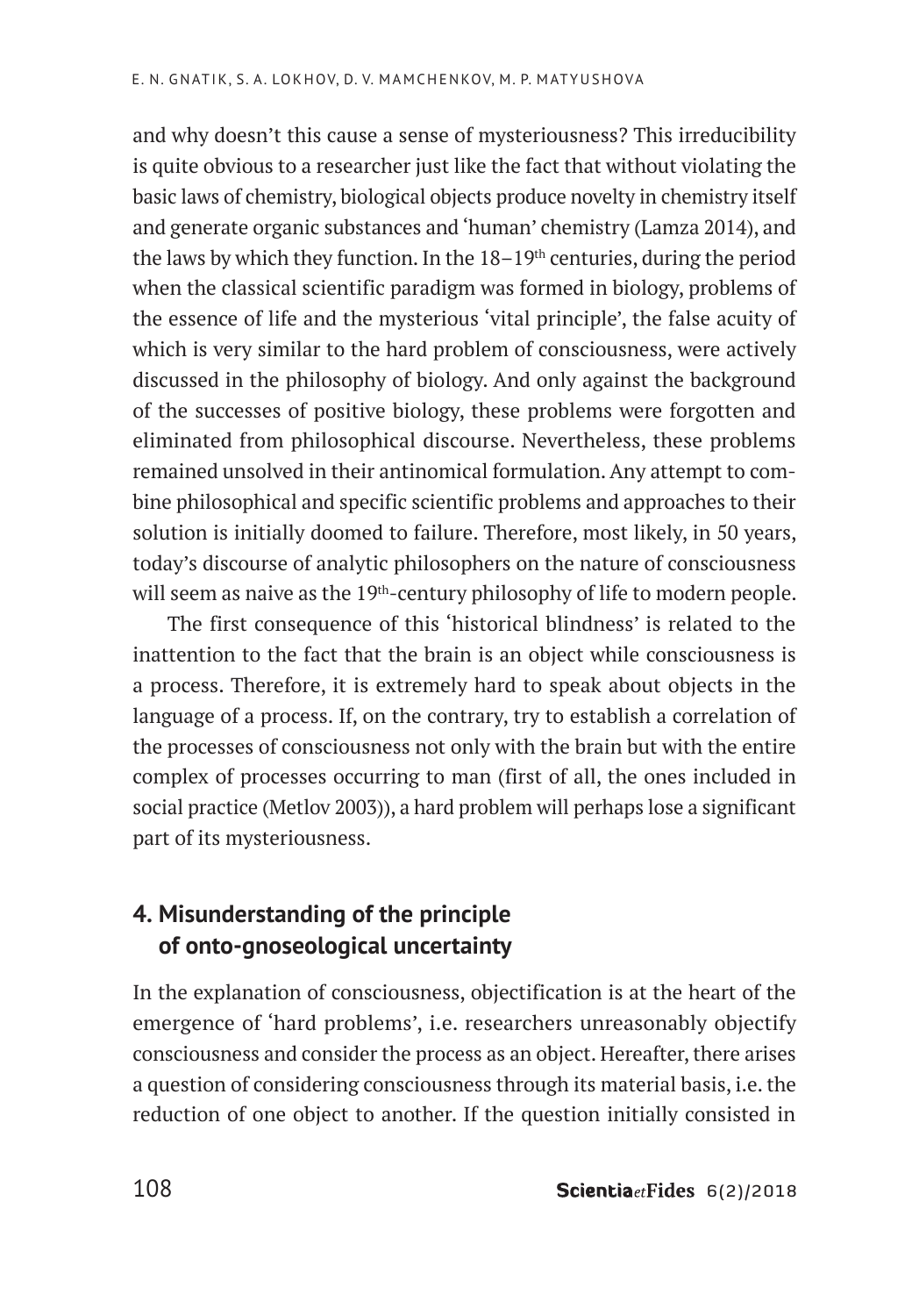understanding the material foundations of a certain process, it would imply dependence rather than reduction. In the context of today's widespread understanding, the emergence of an unsolvable problem will be inevitable.

The modern interpretation of the problem of consciousness conceptually goes back to the problem of the soul and body and was formulated by R. Descartes (1989). As demonstrated by T.A. Varkhotov (2003), this problem, in essence, becomes 'hard' due to the transference of gnoseological answers ('certainty' as a criterion of the cognition method) to anthropological questions (the existence of consciousness within the human body). Therefore, the analytical approach will inevitably suffer antinomy.

The second, concomitant result of this research is related to the demonstration of the fact that not only the existing formulations of the problem of consciousness in the analytical tradition give it a status of a pseudo-problem, but, on the whole, the analytical approach to the problem of consciousness will collide with an inevitable antinomy. When studying the nature of consciousness in the analytical paradigm, two opposing and intrinsically contradictory understandings of consciousness are manifested, and the so-called antinomy of consciousness is formed: consciousness as an object and consciousness as a subject.

Perceiving consciousness as an object, we put it in a row with other objects of the external world like a table, a house, etc. Consciousness appears as an object accessible to objective description. Suppose that this approach to the study of consciousness is brought to its logical conclusion, and a complete theory of consciousness has been formed. In this case, both all objects of 'qualia' and subjectively presented properties are available to an external observer. This means that studying the description of consciousness that is in pain, a researcher will also experience pain. If feeling pain remains imperceptible and the research notice only the state of the brain, it would mean that pain 'itself' managed to 'slip away' from research and remained in the 'subjective world', i.e. consciousness (leastways, the consciousness of the researcher) is a subject separated from an object (Tegmark 2015).

Thereat, we postulate consciousness as a subject endowed with private access to the world of 'qualia'. In this case, however, it will be hard for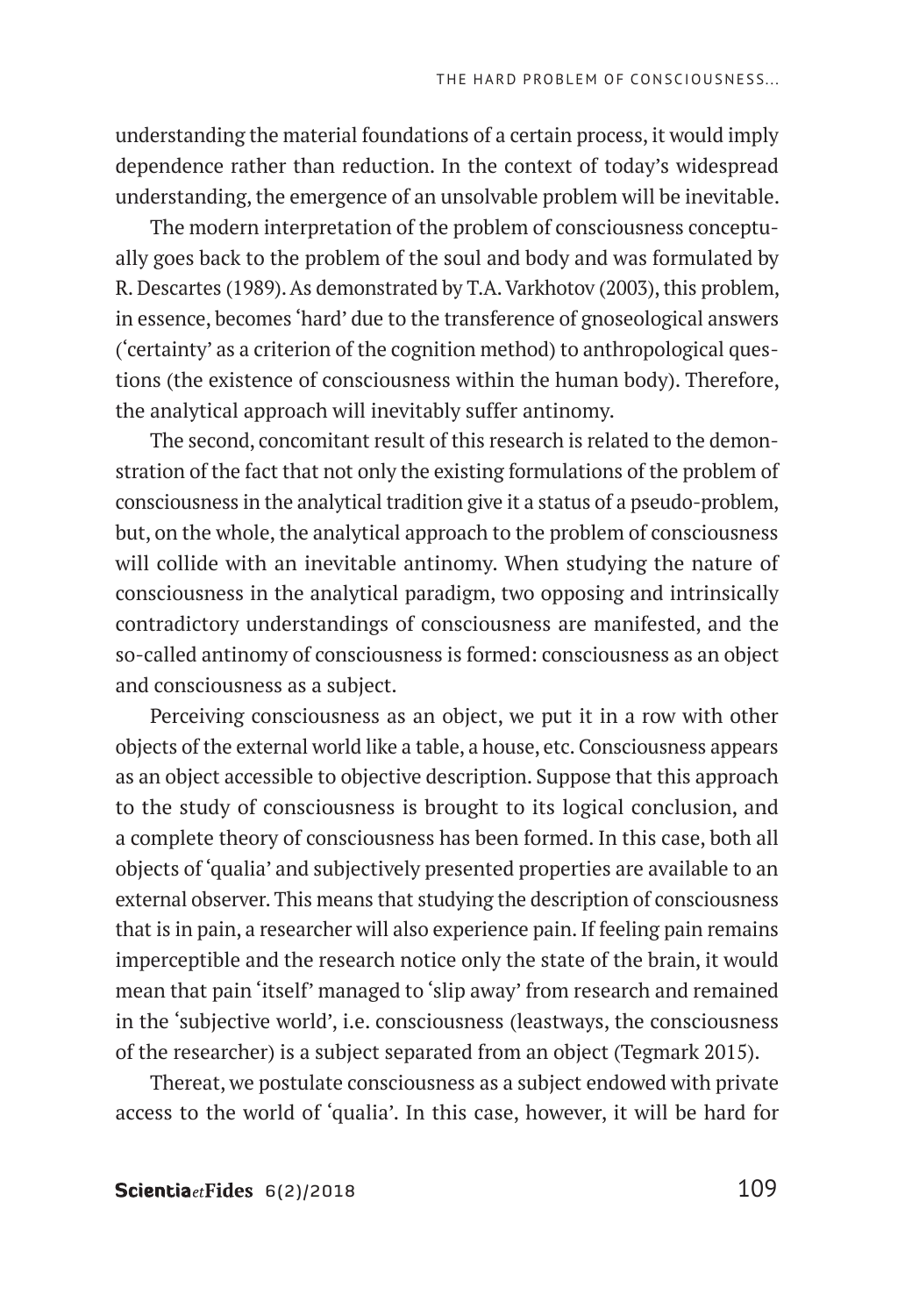subject-consciousness to interact with the surrounding world and to control one's own body. Any interaction between subject-consciousness and the surrounding world draws it into the cause-and-effect conditioning of the objective reality, which tears consciousness out of the allotted subjective world and again places it on a par with the objects of the world. A way out of this kind of objectification would require a dualistic approach, or a boundless expansion of consciousness, subjective idealism. However, modern philosophy does not view these concepts seriously (Kuznetsov 2014).

Is it possible to speak of consciousness as an independent layer of reality? The most important criterion for objective existence implies the selection of invariants, for example, time invariance (maintaining an object's existence for a certain period of time) or subject invariance (the independence of existence from the thinking of a particular subject).

- 1) The certainty of the existence of the 'subjective reality' at least as a delusion of a subject;
- 2) the preservation of the unity of apperception as a condition for the unity of the field of experience;
- 3) the accessibility of both the content of a subject and the mode of its representation to a subject's cognition, as well as the addition of a cognizer to each cognition act.

The above laws are invariants and demonstrate the self-delusion and independence of the reality of consciousness. Consequently, to understand the interrelation between consciousness and bodily processes that form its foundations does not yet mean to understand consciousness (Naidysh 2017).

# **Conclusions**

Modern studies in the field of the philosophy of consciousness are conducted within a paradigm that contains unavoidable defects and antinomies, which lead to the transformation of the problem of consciousness into a 'hard problem'. The four reasons that make the problem of consciousness not only a 'hard' problem but an unsolvable one (and, in some sense, 'a pseudo-problem') include the uncertainty of concepts; reductionism;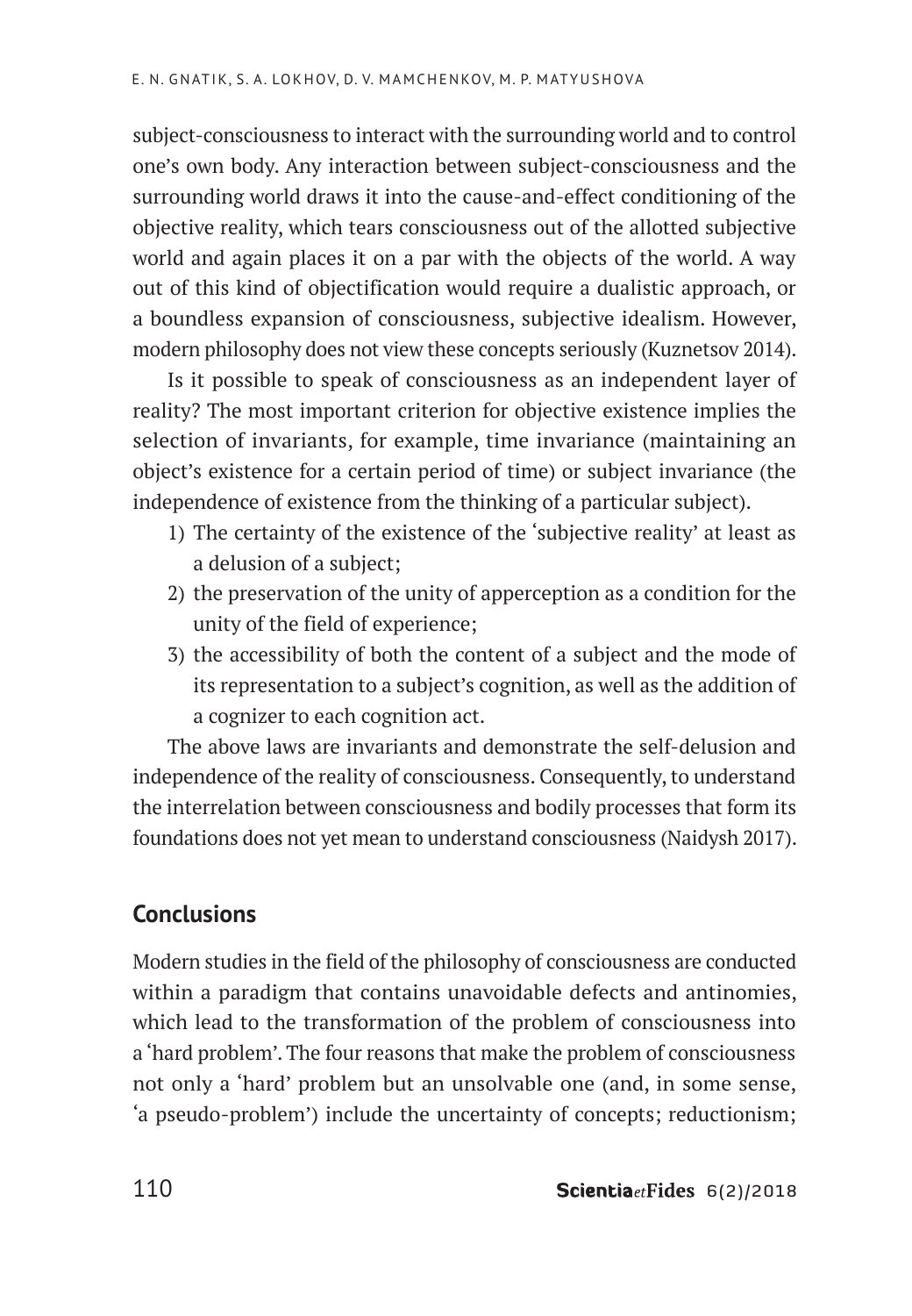the elimination of other paradigms, in which the problem of consciousness could be quite simple; and, above all, the misunderstanding of the principle of onto-gnoseological uncertainty.

The elimination of the above-described contradiction is achieved through the realization of its foundation, i.e. the understanding that it is possible to speak of consciousness as an object that has a definite ontological status. In its essence, the subjective reality is the objectification of cognitive activity. Psychology convincingly demonstrates that the 'subjective reality' dissolves with the suspension of cognitive activity (Lebedev 2002). In fact, it is expected to receive an ontological answer to the gnoseological question that arises when studying the 'subjective reality'. This situation is defined by the authors of this research as onto-gnoseological uncertainty.

Realizing the pseudo-nature of the 'difficulty' of the 'hard problem', philosophy should realize the impossibility of combining philosophical and scientific problems, i.e. particular sciences are not able to solve philosophical problems since a similar path leads to reductionism. On the other hand, philosophy, in its turn, should not impose its own vision of certain problems on particular sciences, which is precisely what happens when imposing the division between the subjective and objective reality. The correct implementation of the principle of onto-gnoseological uncertainty with regard to questions of consciousness will allow philosophy to return to the actual philosophical questions. This, first of all, implies the definition of the key categories used by science and, secondly, the definition of the ontological status of different layers of reality and the possibilities of the cognition of these layers.

This article demonstrates that it is impossible to reduce human consciousness to the brain and leads to the recognition that the physical reproduction of the human brain does not yet mean perceiving consciousness in it. Further research on the qualities of the human intellect should be based on a comprehensive view of the work of these qualities and should unite the subjective and objective, as well as personal and social components in the work of consciousness, which presently has critical practical significance in the light of elaborations in the field of artificial intelligence.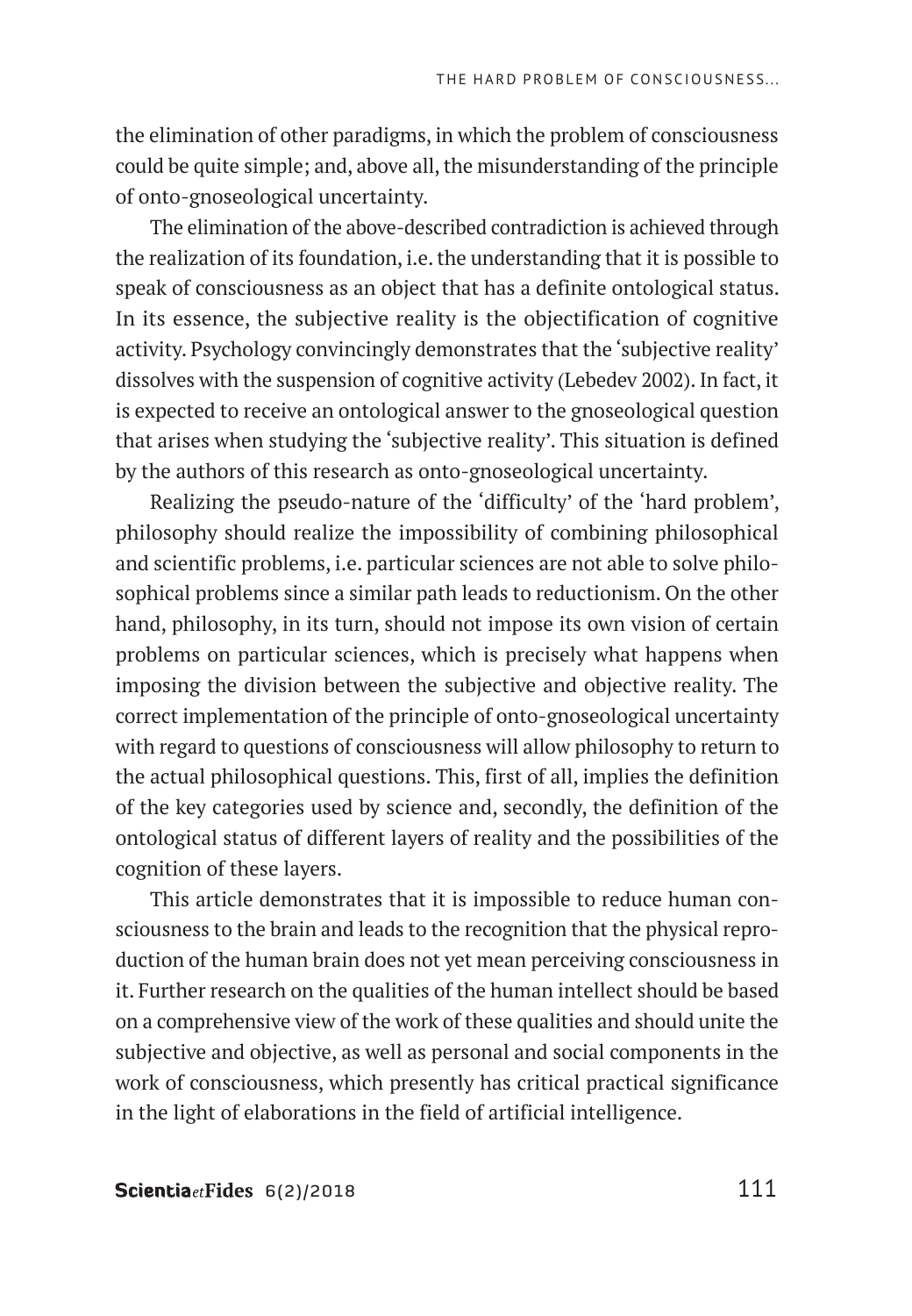# **References**

- Bielas, Jacek. 2017. "The View from Within the Brain: Does Neurofeedback Close the Gap?" *Journal of Consciousness Studies* 24 (9–10): 133–155.
- Carruthers, Glenn, Schier, Elizabeth. 2017a. "Introduction: The Hard Problem of Consciousness." *Topoi* 36 (1): 1–3.
- Carruthers, Glenn, Schier, Elizabeth. 2017b. "Why are We Still Being Hornswoggled? Dissolving the Hard Problem of Consciousness." *Topoi* 36 (1): 67–79.
- Chalmers, David. J. 1997. *The Conscious Mind. In Search of a Fundamental Theory*. Oxford: Oxford University Press.
- Dennett, Daniel. 1991*. Consciousness Explained*. Boston: Littl Brown and Co.
- Descartes, Rene. 1989. *Writings in two volumes*. Vol. 1. Moscow.
- Dubrovsky, David I. 2012. "The Subjective Reality and the Brain. On the Question about the Half-Century Experience of Developing the 'Hard Problem of Consciousness' in Analytic Philosophy." In *Epistemology: Development Perspectives*, by Lektorskiy, V.A., 229–273. Moscow: «Kanon+».
- Hendry, Robin F. 2006. "Is There Downward Causation in Chemistry?" In *Philosophy of Chemistry*, by edited D. Baird et al., 173–191. Boston: Springer.
- Horst, Steven. 2014. "Beyond Reduction: From Naturalism to Cognitive Pluralism." *Mind & Matter* 12 (2): 197–244.
- Kuznetsov, Anton V. 2014. "Cognitive Research and the Problem of Mental Causality." *Questions of Philosophy* 3: 133–143.
- Lamza, Lukas 2014. "Six Phases of Cosmic Chemistry." *Hyle International Journal for Philosophy of Chemistry* 20 (1): 165–192.
- Lebedev, Vladimir I. 2002. *Psychology and Psycholpathology of Loneliness and Group Isolation*. Moscow: Unity.
- Mamchenkov, Dmitry V. 2014. *Objectivity and Historicism*. Moscow: RUDN.
- Mamchenkov, Dmitry V. 2017. "The 'Hard Problem' in Analytic Philosophy." Newsletter *of RUDN. Series "Philosophy"* 21 (2): 222–229.
- McBride, Raymond. 2014. "Towards a Sublime State of Consciousness." *Journal of Consciousness Studies* 21 (11–12): 19–40.
- McClelland, Tom. 2017. "The Problem of Consciousness: Easy, Hard or Tricky?" *Topoi* 36 (1): 17–30.
- Mednikov, Boris M. 1982. *Axioms of Biology*. Moscow: Znanie.
- Menon, Sangeetha. 2014. "Beginnings: Biological and Philosophical Accounts of Consciousness." In *Brain, Self and Consciousness*, edited by S. Menon, 37–60. New Delhi: Springer.